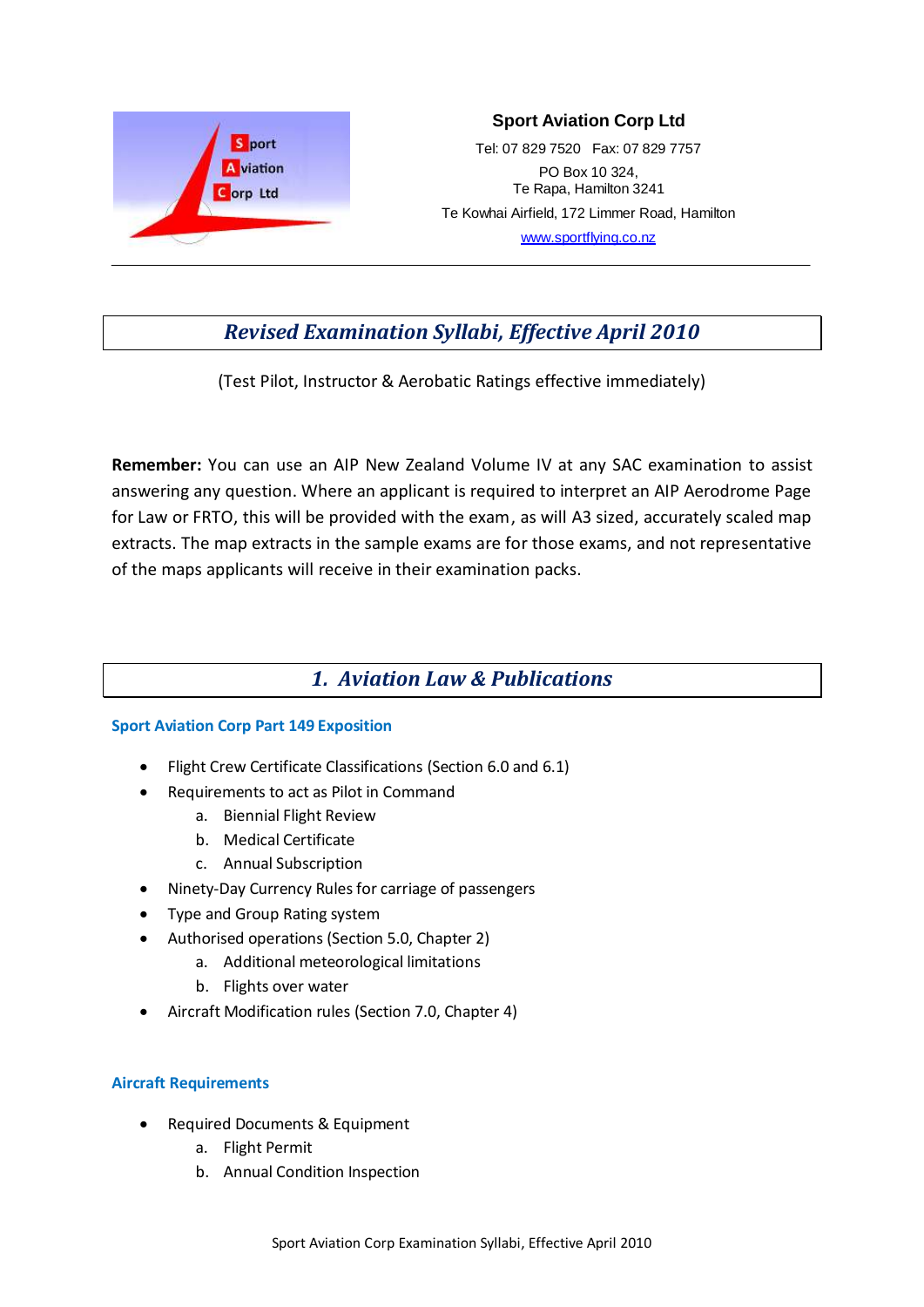- c. Carriage of a portable/personal emergency locator beacon
- Rules for aircraft operation after Annual Condition Inspection expiry

### **Publications: Miscellaneous**

- Contents of NOTAMS
- Contents of AIP Supplements

#### **Publications: AIP New Zealand Volume IV**

- Interpret Aerodrome Pages
	- a. Radio frequency to use
	- b. Local circuit joining procedures
	- c. Local circuit directions and operating procedures
	- d. Local activities
- Air Traffic Control Light Signals
- Air-Ground Signals at Aerodromes
- Transponder Codes
- VFR Metrological minima
- Aerodrome and Visual Navigation Chart Legends and Symbols

#### **Publications: New Zealand Visual Navigation Charts (1:250 000 scale)**

- Identify Controlled Airspace
	- a. Lateral limits
	- b. Vertical limits
	- c. Radio frequency and unit
	- d. VFR Transit Lanes
- Identify Special Use Airspace (and Prescribed Usage Conditions) within Class G Airspace
	- a. Mandatory Broadcast Zones (radio reporting and transponder requirements)
	- b. Common Frequency Zones (radio reporting requirements)
	- c. Danger Zones
	- d. Restricted Airspace
	- e. Military Airspace
- Identify and interpret Legend Symbols (NOT GIVEN ON MAP EXTRACTS)
	- a. Visual Reporting Points
	- b. Instrument Approach Tracks
	- c. Hazards and Obstacles
	- d. Cultural Features
	- e. Aeronautical Information
	- f. Special Messages (not examined)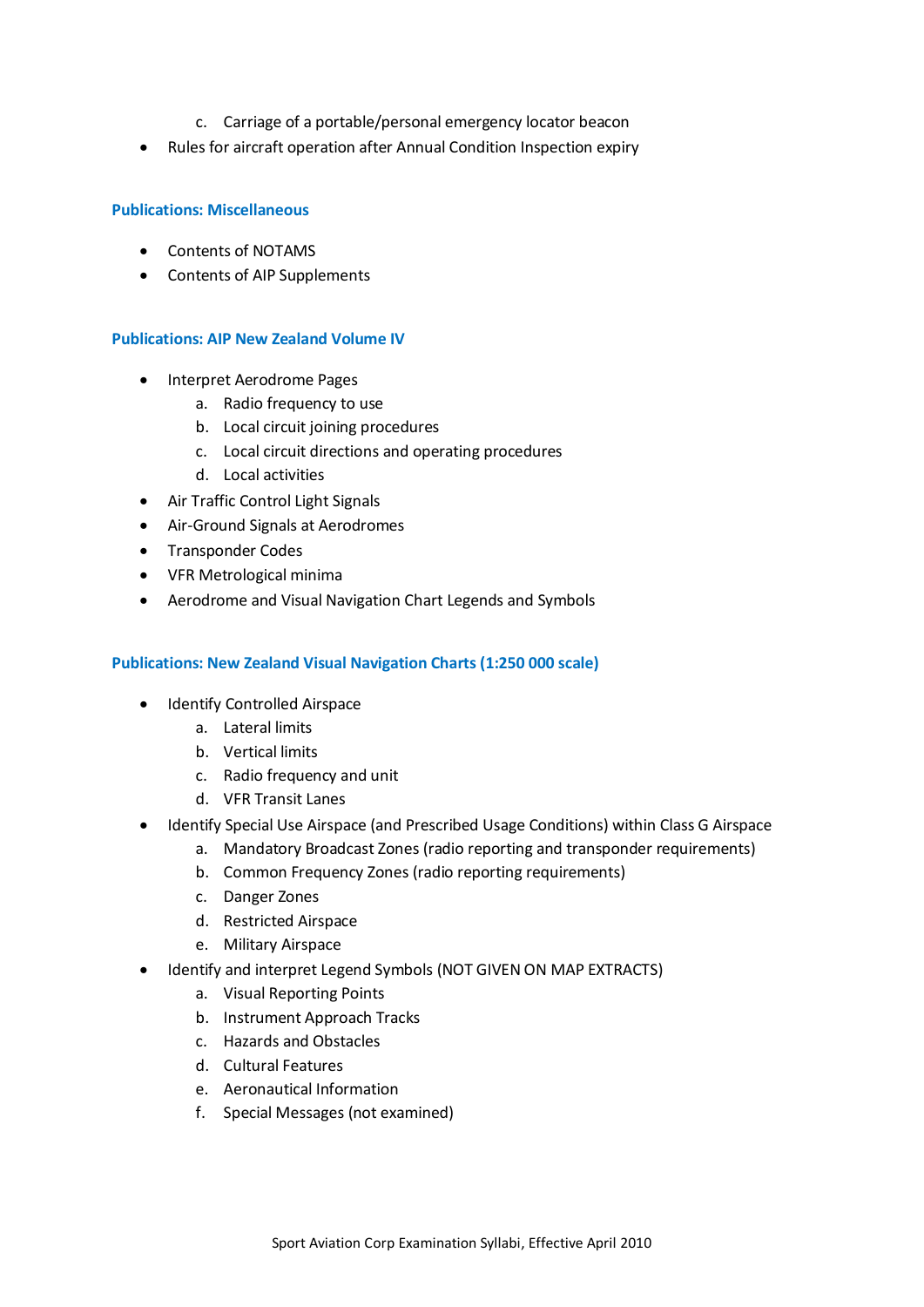#### **Civil Aviation Rules: Rule Part 71 Airspace Designation**

- Subparts B-E only
- 71.53 Control areas
- 71.55 Control zones
- 71.57 VFR transit lanes
- 71.105 Class C airspace
- 71.107 Class D airspace
- 71.113 Class G airspace
- 71.153 Restricted areas
- 71.155 Military operating areas
- 71.157 Mandatory broadcast zones
- 71.161 Danger areas
- 71.163 Low flying zones
- 71.201 Transponder mandatory airspace within controlled airspace
- 71.203 Transponder mandatory airspace within special use airspace
- 71.251 Visual reporting points

## **Civil Aviation Rules: Rule Part 91 General Operating Rules**

- Subparts B-D only
- 91.129 Restricted and Danger Zones
- 91.131 Low Flying Zones
- 91.133 Military operating areas
- 91.135 Mandatory Broadcast Zones
- 91.201 Safety of Aircraft
- 91.217 Preflight Actions
- 91.221 Flying Equipment and Operating Information
- 91.223 Operating on and in the vicinity of an aerodrome
- 91.225 Operations at aerodromes with air traffic services
- 91.227 Operating near other aircraft
- 91.229 Right-of-way rules
- 91.243 ATC light signals
- 91.245 Operations in controlled airspace
- 91.247 Use of SSR transponder and altitude reporting equipment
- 91.301 VFR meteorological minima
- 91.309 Position reports
- 91.311 Minimum heights for VFR flights
- 91.313 VFR cruising altitude and flight level
- 91.315 Operating in snow and ice conditions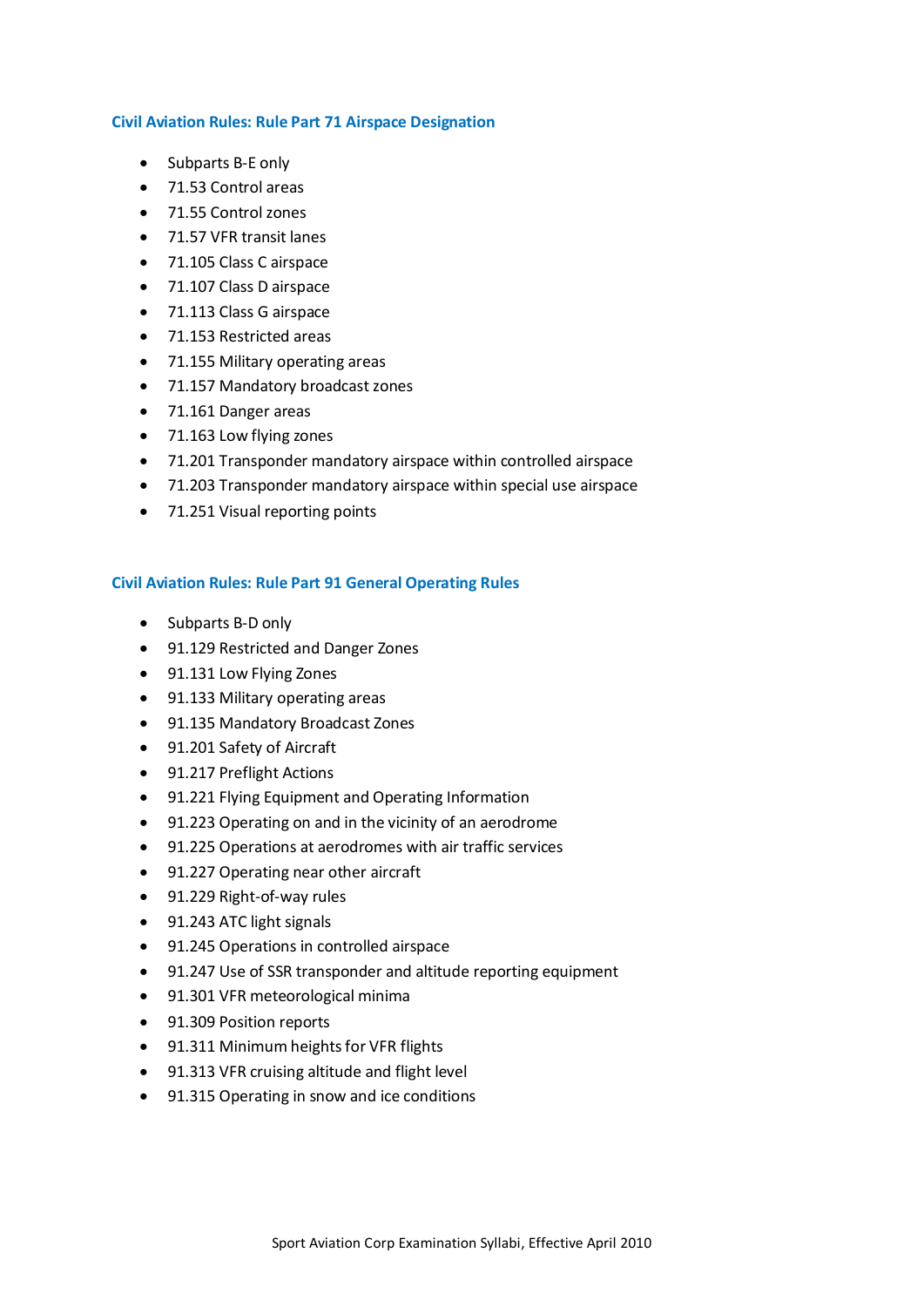### **Civil Aviation Rules: Rule Part 103 Microlight Operating Rules**

- $\bullet$  Subparts A, E, F, G only
- 103.005 Pilot requirements
- 103.105 Documents to be carried
- 103.153 Minimum heights
- 103.155 Flight criteria (Meteorological minima, night operations, operations over congested areas)
- 103.207 Issue of flight permit
- 103.209 Modification
- 103.217 Maintenance and inspection requirements

# *2. Air Navigation & Flight Planning*

This exam is now only 20 questions, and 1 hour and 15 minutes in length. Applicants will need to complete a flight plan sheet prior to answering questions. Half of the questions will be set from the flight plan (practical aspects of flight planning below). The other half will be on in-flight techniques and map interpretation as described below. Candidates will need to supply their own protractor, ruler, and calculator. A non-electronic E6B computer is recommended but not essential.

## **Practical Aspects of Flight Planning**

- Measure true track
- Measure distance
- Calculate true heading from true track given wind
- Calculate magnetic heading from true heading given variation
- Calculate compass heading from magnetic heading given deviation
- Calculate groundspeed given wind & TAS
- Calculate estimated elapsed time from groundspeed and measured distance
- Calculate fuel required for a flight from estimated elapsed time, given allowances and rate of consumption
- Calculate aircraft weight problems (such as conversions between weight and volume of fuel, or maximum baggage)
- Calculate latest or earliest time of departure given information about MCT & ECT (be familiar with daylight tables in AIP NZ Vol IV)
- Flights need only be planned from point to point, there is no expectation to plan for climb or descent
- Select an altitude
	- a. Legal minimum heights for VFR flight
	- b. VFR cruising altitudes
	- c. Airspace restrictions (MBZ & CTA)
	- d. Local terrain elevation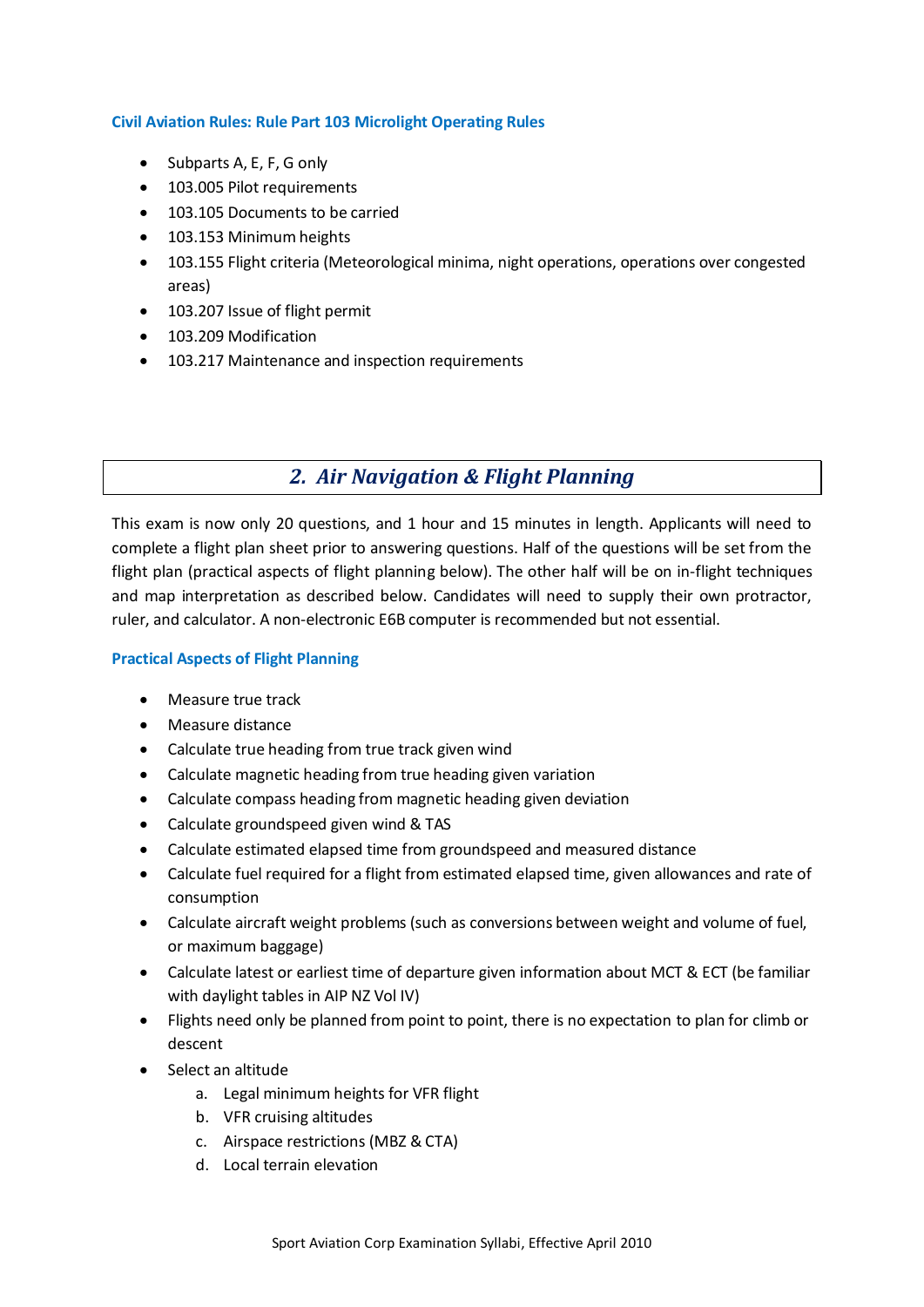- e. Standard overhead joining altitudes
- Safety equipment to be carried on cross country flights

### **In-flight Navigation Techniques**

- 1:60 rule to revise compass headings
- Reciprocal heading ("double drift rule")
- 60° diversion turns
- Compass turns (Over steer north by 30 degrees, under-steer south by 30 degrees… etc)
- Revised ETA
- Diversions: estimate EET and compass heading
- Mountain flying: positioning of aircraft in valleys

#### **New Zealand Visual Navigation Charts (1:250 000 scale)**

- Identify Controlled and Uncontrolled Airspace
	- e. Lateral limits
	- f. Vertical limits
	- g. Radio frequencies and ATS units
	- h. VFR Transit Lanes
- Identify Special Use Airspace (and Prescribed Usage Conditions) within Class G Airspace
	- f. Mandatory Broadcast Zones
	- g. Common Frequency Zones
	- h. Danger Zones
	- i. Restricted Airspace
	- j. Military Airspace
- Identify and interpret Legend Symbols
	- g. Visual Reporting Points
	- h. Hazards and Obstacles
	- i. Cultural Features
	- j. Aeronautical Information
	- k. Terrain features, elevations
- For the purposes of SAC examinations, students will not be required to interpret or apply contents of special messages on charts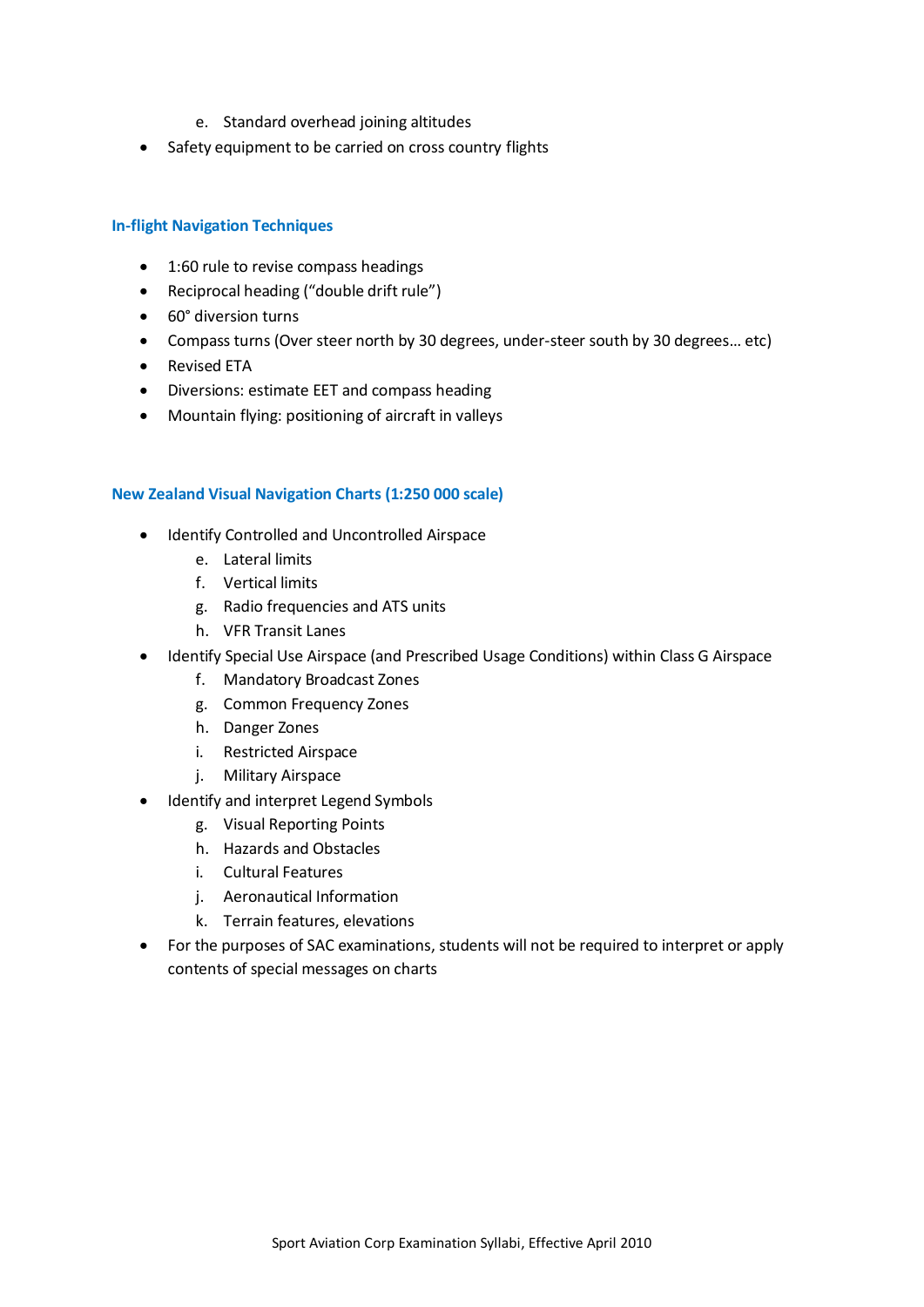## *3. Aviation Meteorology*

#### **Sport Aviation Corp Part 149 Exposition**

Additional meteorological limitations (Section 5.0, Chapter 4)

### **Civil Aviation Rules: Rule Part 91 General Flight Rules**

91.301 VFR meteorological minima

## **Civil Aviation Rules: Rule Part 103 Microlight Operating Rules**

 103.155 Flight criteria (Meteorological minima, night operations, operations over congested areas)

#### **New Zealand Weather Systems**

- Prevailing conditions and flow
- Warm and cold fronts
- Anti cyclones and cyclones
- Ridges, troughs, depressions
- Isobars

#### **Specific Phenomena**

- Fog
- Sea breezes
- Mountain winds fohn winds, anabatic, katabatic, turbulence in valleys
- Mechanical turbulence
- Orographic cloud and turbulence
- Isotherms
- Inversions
- Wind sheer
- Wind gradient
- Cloud types and associated phenomena

## **Atmosphere**

- Composition
- ISA Standard Day
	- a. Variations and effects on performance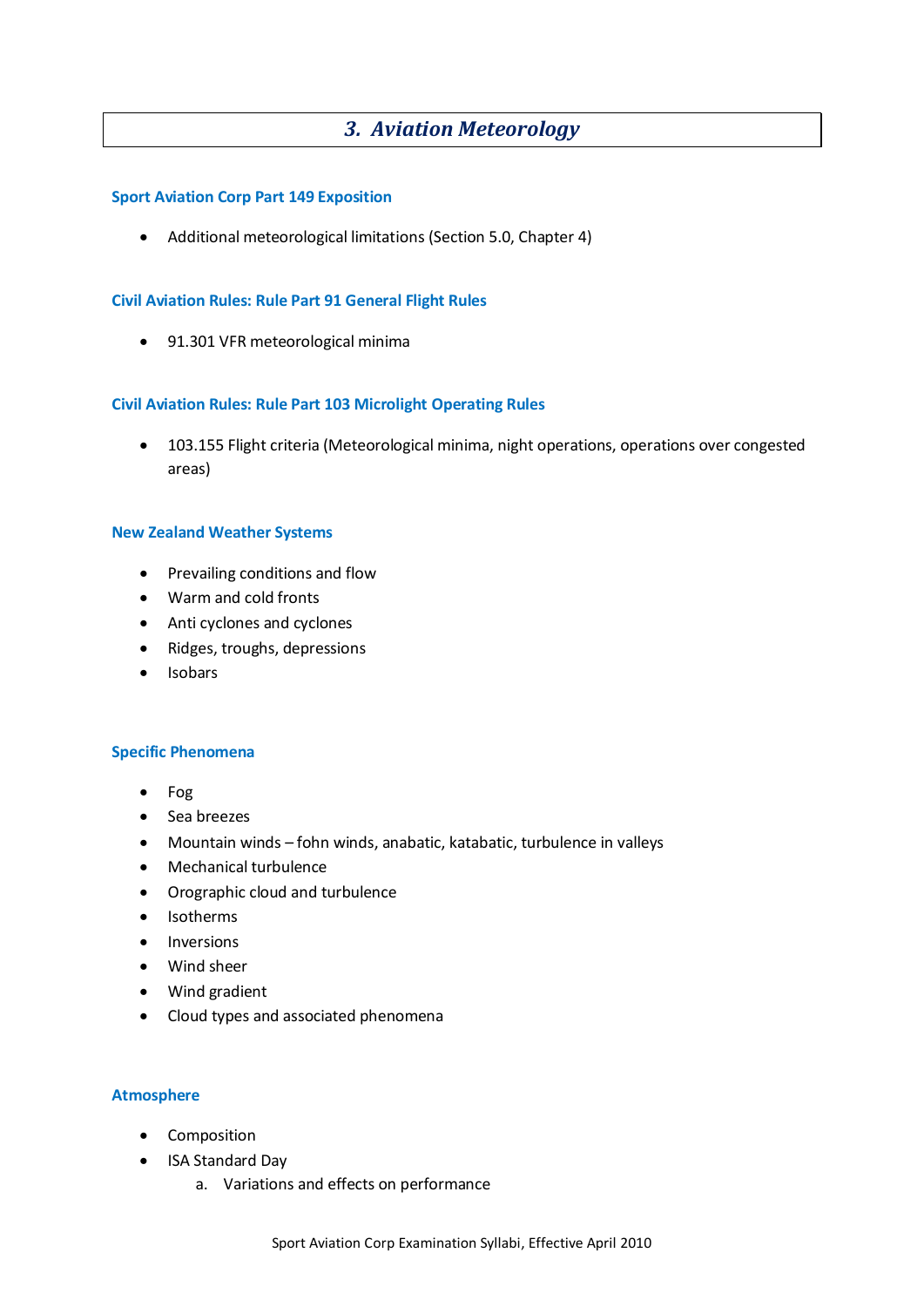- **•** Temperature and pressure lapse rates
	- a. Human factors: hypoxia, sinus trouble, hypothermia

## **METAR and TAF reports**

- Official source of these reports (websites)
- AUTO METAR format
- Amended TAFs
- Issue time
- Validity periods
	- a. Dates and times (NZDT, NZST, UTC)
	- b. Distance(s) from aerodrome
- Visibility and NDV
- Wind strength and direction
	- a. Predict runway in use at destination
- Cloud
	- a. Heights and ceilings (AGL, AMSL)
	- b. Cloud types and '///' indicator
	- c. Okta system
- Phenomena
	- a. E.g. –RA, SHRA, GS, FG, '//' indicator
- QNH
- Temperature and Dewpoint and their relationship
- BECMG and TEMPO times
- Reasons for variation from ARFOR
- Interpret for prevailing conditions (i.e. approaching cold front or warm front)
- Determine suitable departure and arrival times
	- a. Forecast conditions
	- b. Observe VFR minima

#### **ARFOR**

- Cloud
	- a. Heights and ceilings (AGL, AMSL etc)
	- b. Okta system
- Visibility
- Wind
- General conditions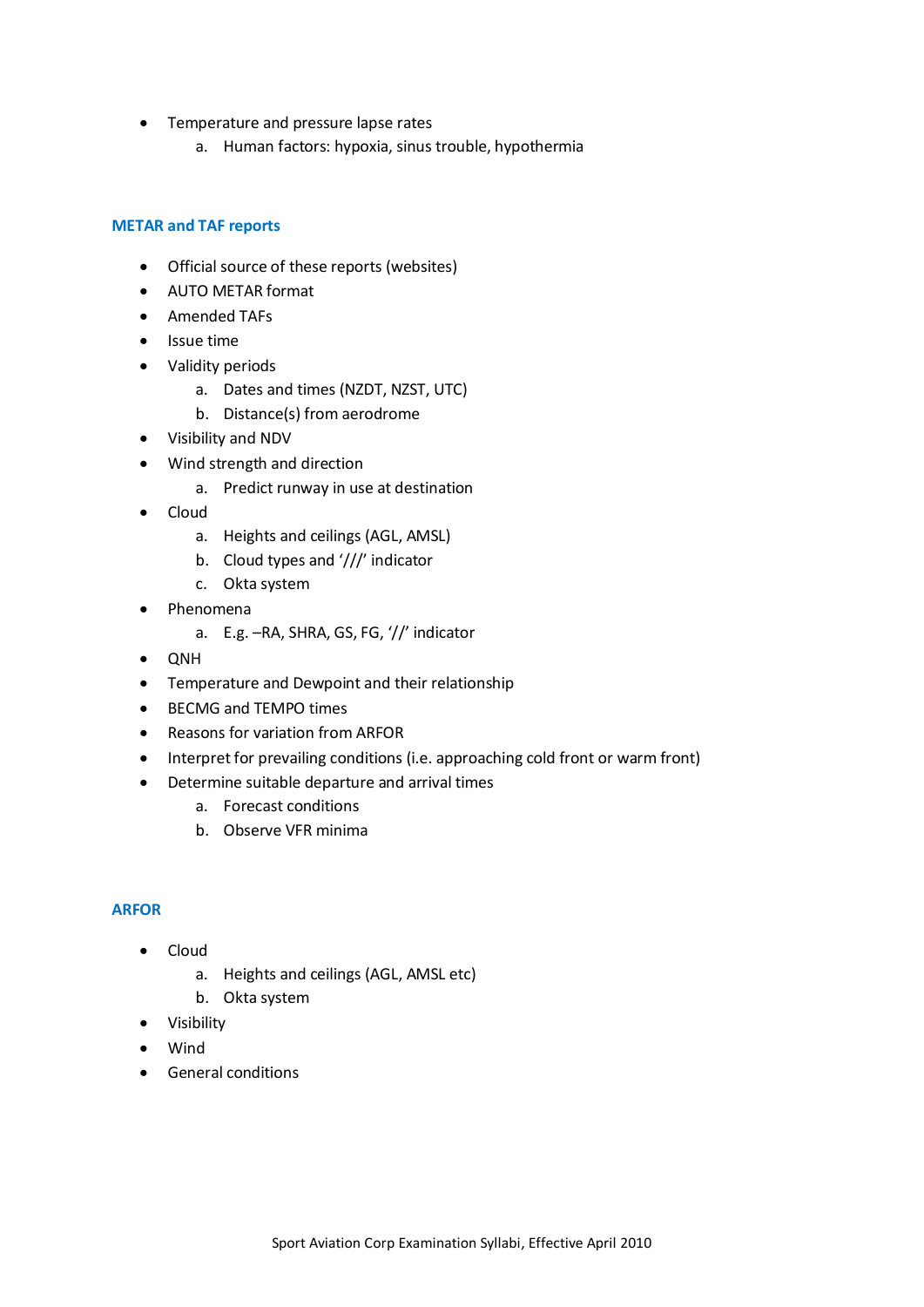# *4. Aeroplane Technical Knowledge*

### **Sport Aviation Corp Part 149 Exposition**

Aircraft Modification rules (Section 7.0, Chapter 4)

## **Civil Aviation Rules: Rule Part 103 Microlight Operating Rules**

- 103.207 Issue of flight permit
- 103.209 Modification
- 103.217 Maintenance and inspection requirements

#### **Instruments**

- Radio
	- a. Principles of operation
	- b. Squelch
	- c. Volume
	- d. Improving reception quality
	- e. Improving transmission quality
- Transponder
	- a. Principles of operation (Standby, Mode A, Mode C)
- Magnetic Compass
	- a. Turning errors and acceleration errors
	- b. Variation and deviation
- Pitot-Static System
	- a. Altimeter
	- b. Vertical speed indicator
	- c. Airspeed indicator
		- **Effects of head and tailwind on readings**
		- **Effects of altitude and air pressure on TAS**
- Carbon Monoxide Detectors and Carbon Monoxide (human factors)

#### **Electrical Systems**

- Magneto Ignition systems
- **•** Generators
- High and low voltage conditions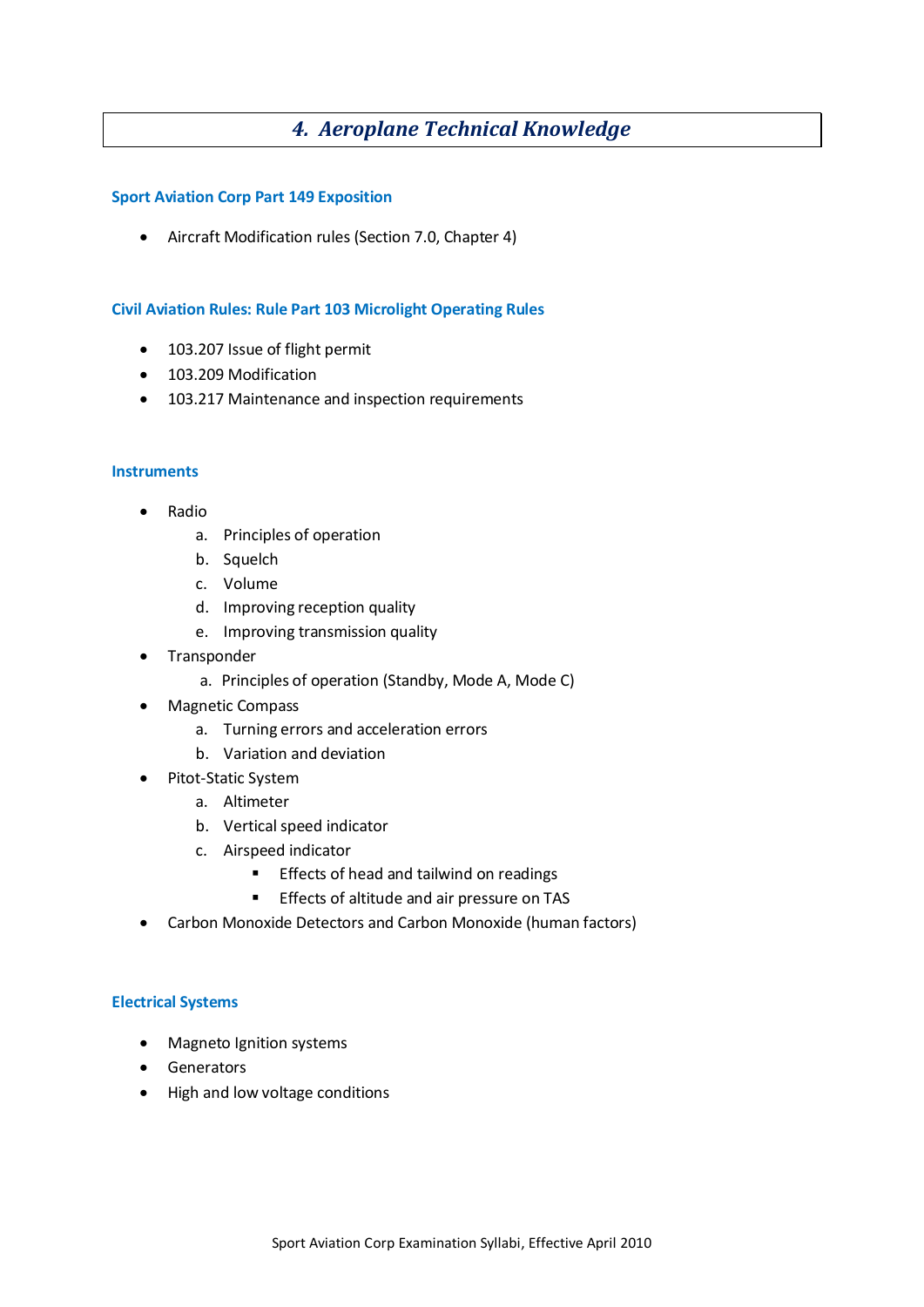## **Engines and Propellers**

- Four stroke engine principles of operation
- Fuel and contamination
- Carburettor heat and carburettor icing
- Oil pressure, oil temperature, cylinder head temperature, radiator/coolant temperature
- Lubrication and cooling
- **•** Gearboxes
- Fixed and variable pitch (constant speed) Propellers
- Causes of engine failures

#### **Aircraft Performance**

- ISA Conditions, Pressure Altitude, Density altitude effects on take off and climb performance
- Take off and landing performance
	- a. Weight
	- b. Runway surface and condition
	- c. Wind, temperature, pressure
	- d. Wing flap settings
- Centre of gravity and effects on handling
- Weight and balance calculations
- Mechanical and wake turbulence
- V speeds: Vx, Vy, Va, Vne, Vs1, Vs0, Vfe

#### **Principles of Flight**

- Techniques to transition between climb, descent and level flight
- Primary forces (thrust, weight, lift, drag)
	- a. Straight and level,
	- b. Climb and descent
	- c. Turns
- Turning
	- a. Adverse yaw, skid and slip
	- b. Load factor
	- c. Centripetal force
	- d. Spiral dive recovery
- Aerodynamic Theory and Wing Design
	- a. Stalls (onset symptoms, wing drop and spin, recovery techniques)
	- b. Angle of attack
	- c. Wing chord
	- d. Relative air flow
	- e. Induced and parasite drag
	- f. Torque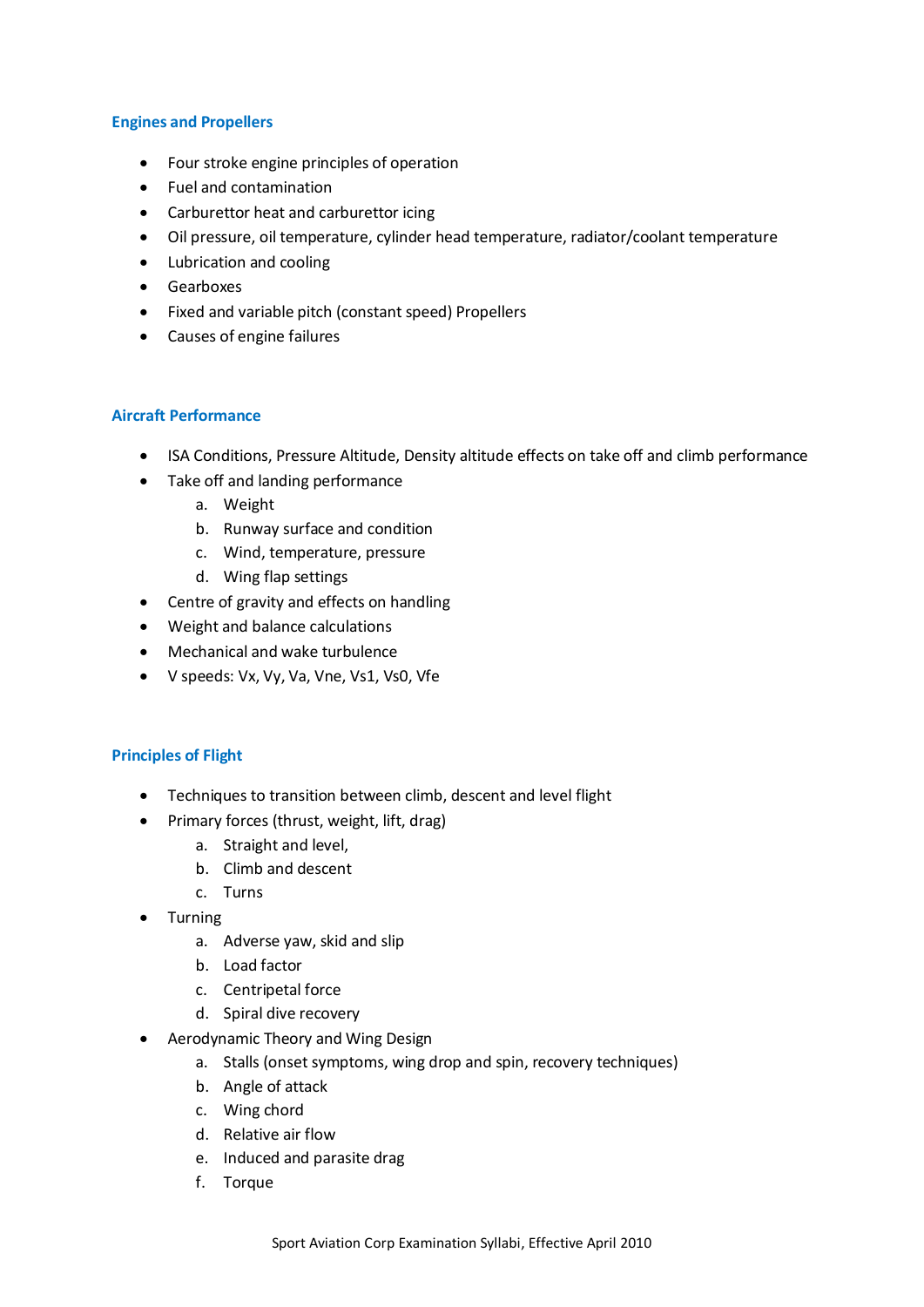- g. Effect of lowering flaps on wing
- Crosswind landing techniques

# *5. Flight Radio Telephone Operator Certificate*

## **Radio**

- Principles of operation
	- a. Squelch
	- b. Volume
	- c. Improving reception quality
	- d. Improving transmission quality

## **Transponder**

- b. Principles of operation (Standby, Mode A, Mode C)
- c. Codes to use for general use and emergencies
- d. Use of IDENT function
- e. Responding to Squawk instructions from ATS

## **Unattended Airfields and Class G Airspace**

- Call(s) prior to taxi
- Call(s) prior to taking off
- Call(s) for operating in circuit
- Call(s) for joining an unattended airfield via a standard overhead procedure
- Call(s) for position reporting in MBZs
- FISCOM units
- Position reporting for integration with TCAS/Fast/IFR traffic
- Emergency procedures (PAN, Mayday etc)

#### **Controlled Aerodromes and Class C & D Airspace**

- Use of ATIS facilities
- Establishing communication with ATS
- $\bullet$  Initial call for entry/joining
- $\bullet$  Initial call for taxi/departure
- Entry to circuit
- Downwind
- Continue approach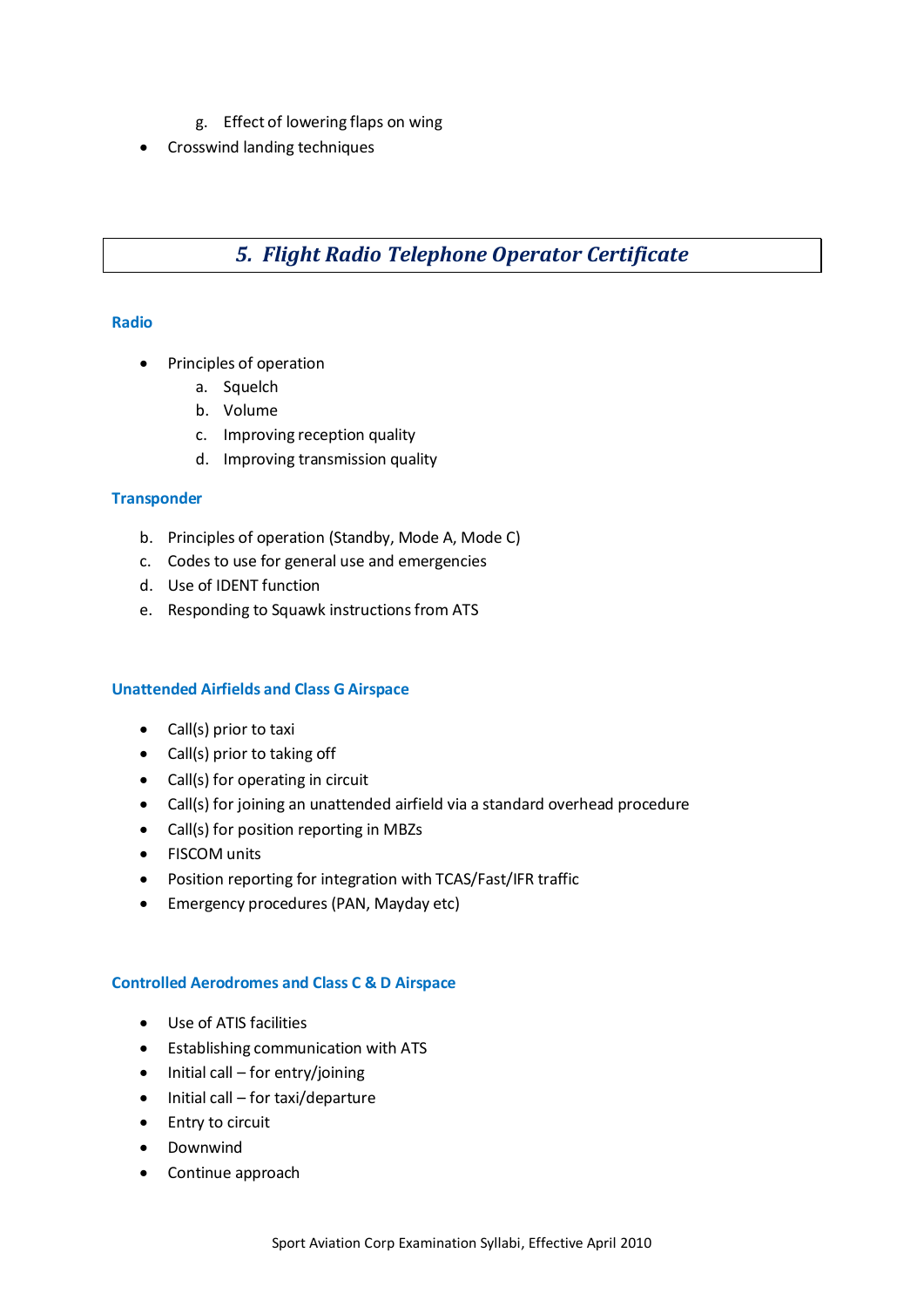- Landing clearances
- Standby and holding instructions
- "Number 2"
- Taxi clearances
- Departure clearances
- Take off clearances
- Given a clearance that you cannot comply with
- Incorrect information passed
- Conditional clearances
- Traffic information
- ATC Light Signals
- Transponder Codes
- Radio checks and readability scales
- Standard phraseology

#### **Publications: AIP New Zealand Volume IV**

- Interpret Aerodrome Pages
	- e. Radio frequency to use
- Air Traffic Control Light Signals
- Aerodrome and Visual Navigation Chart Legends and Symbols
- Transponder Codes

#### **Publications: New Zealand Visual Navigation Charts (1:250 000 scale)**

- Identify Controlled Airspace
	- i. Lateral limits
	- j. Vertical limits
	- k. Radio frequency and unit
- Identify Special Use Airspace (and Prescribed Usage Conditions) within Class G Airspace
	- k. Mandatory Broadcast Zones (radio reporting and transponder requirements)
	- l. Common Frequency Zones (radio reporting requirements)
- $\bullet$  Identify and interpret Legend Symbols (NOT GIVEN ON MAP EXTRACTS)
	- l. Visual Reporting Points

#### **Civil Aviation Rules Part 71: Airspace**

- 71.201 Transponder mandatory airspace within controlled airspace
- 71.203 Transponder mandatory airspace within special use airspace
- 71.251 Visual reporting points
- 71.157 Mandatory broadcast zones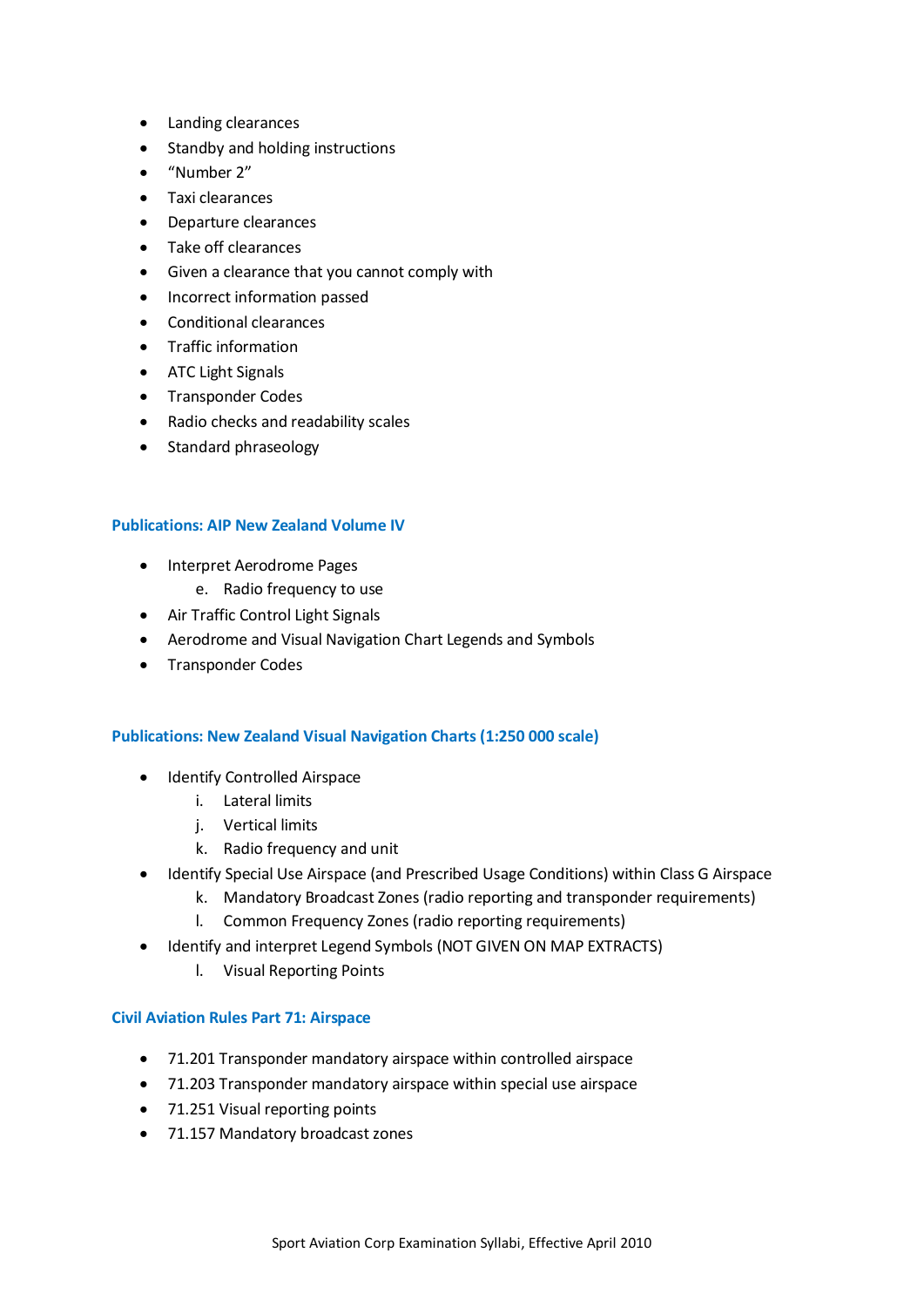## **Civil Aviation Rules Part 91: General Operating Rules**

- 91.135 Mandatory Broadcast Zones
- 91.243 ATC light signals
- 91.245 Operations in controlled airspace
- 91.247 Use of SSR transponder and altitude reporting equipment
- 91.309 Position reports

#### **Other Publications (Recommended reading)**

- 'An introduction to radio for the VFR pilot' by Errol Simmons (in SAC Training Manaual)
- Civil Aviation Authority Advisory Circular 172-1 or 91-9

## *6. Test Pilot Written Examination Syllabus*

This exam is 25 questions in length and has a sitting time of 90 minutes. Candidates should supply their own AIP Volume IV, calculator, and ruler for graphs and weight and balance problems

#### **Sport Aviation Corp Part 149 Exposition**

- Section 6.0 Chapter 5, Test Pilots
	- a. Group and Type Ratings
	- b. Currency Requirements
	- c. Privileges and Limitations
- Section 6.1 Intermediate Pilot Aircraft Technical Knowledge Examination Syllabus
- Additional Principles of Flight and Aircraft Technical Knowledge Syllabus from SAC Test Pilot Ground School Course
	- a. Flutter: causes, testing techniques, symptoms, recovery
	- b. Centre of Gravity calculations
	- c. Airspeed Indicator Calibration
	- d. Rate of Climb and Angle of Climb Tests
	- e. Pressure and Density Altitudes
	- f. Stall testing
	- g. Stability (positive, neutral and static about each axis of movement)
	- h. Basic aircraft structures and design
- Section 7.0 Chapter 4, Aircraft Modification

#### **Aircraft Requirements**

- Required Documents & Equipment
	- d. Flight Permit & Temporary Flight Permit
	- e. Annual Condition Inspection
	- f. Carriage of a portable/personal emergency locator beacon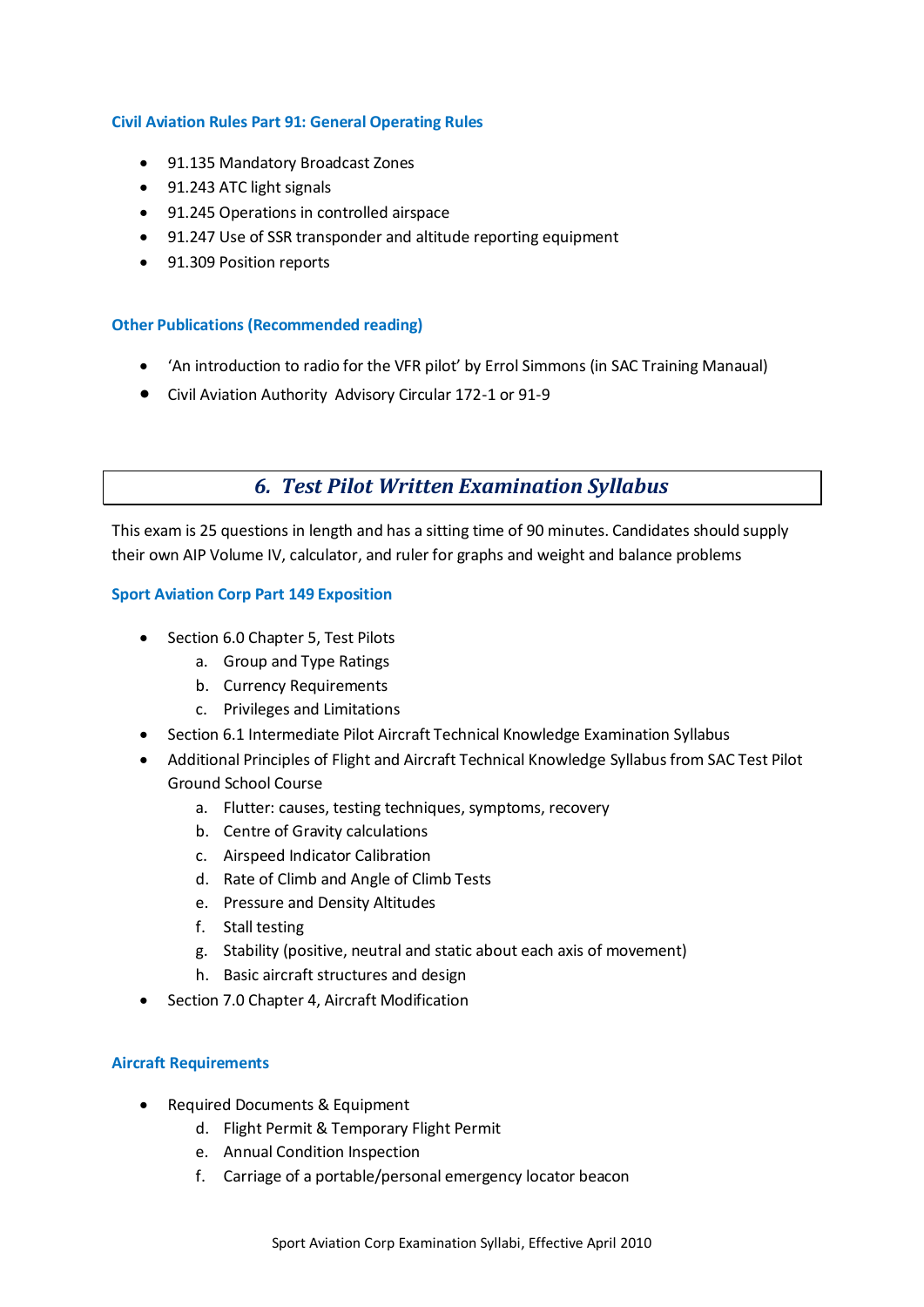#### **Civil Aviation Rules Part 19 Transitional Rules**

- 19.405 Test Pilots
- 19.413 Microlight Personnel

## **Civil Aviation Rules Part 103 Microlight Operating Rules**

- $103.5$
- $103.7$
- $103.159$
- Subpart G (rules  $103.203 103.221$ )

## **Other Publications**

- FAA Advisory Circular 90-89A
- SAA NZ Inc. Ground and Flight Test Report for Amateur Built, Microlight Aircraft

## *7. Microlight Flying Instructor Certificate*

This examination is 30 questions in length, and has a sitting time of 90 minutes. Candidates will need to provide their own AIP Volume IV and Navigation equipment (protractor, ruler, calculator, optional non-electronic E6B navigation computer)

**SAC may require this exam to be sat, at its discretion, by instructors seeking upgrade of the Provisional Classification or upgrade from Instructor to ATO as the requirement to pass an exam has been in our exposition for some time now but we have not actioned it previously**

#### **Sport Aviation Corp Part 149 Exposition**

- Section 5.0 Chapter 2 Authorised Operations
- Section 6.0 Chapters 2, 3, 4, 6: BFRs, Pilots with other experience, Type ratings, FRTO
- Section 6.1
	- a. Knowledge of training requirements for novice solo authorisation, advanced, intermediate, passenger ratings, upgrade from provisional to full instructor ratings (e.g. required hours, ground training)
- Section 7.0 Chapter 4 Modifications

#### **Other Examination Material**

 All examination material for intermediate/advanced pilot and FRTO rating exams is assessable, and in addition to this, the rules below: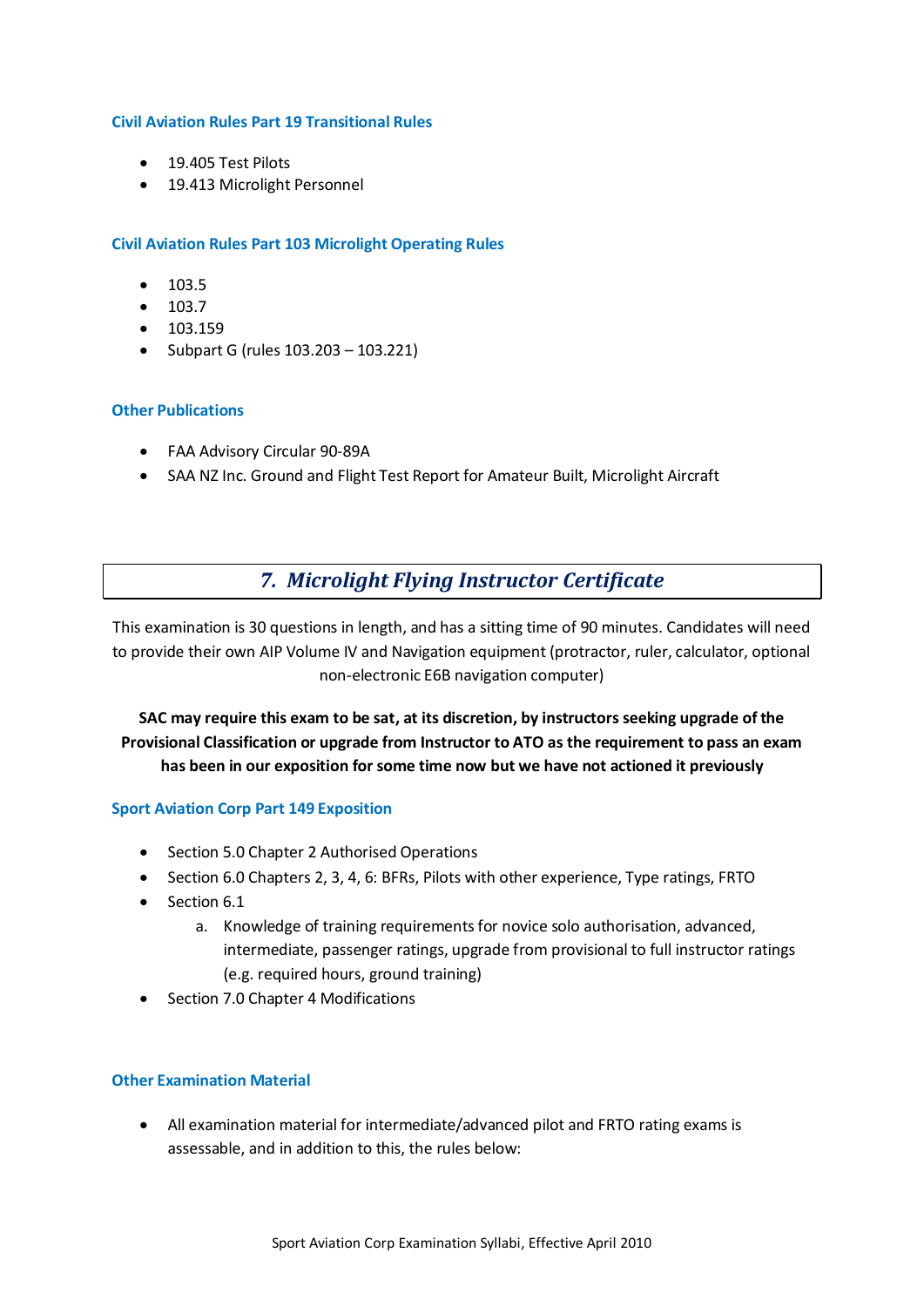#### **Civil Aviation Rule Part 91**

- Special Operations relevant to Flight Instruction
	- a. 91.123 Flight instruction
	- b. 91.131 Low flying zones
	- c. 91.311 Minimum heights for VFR flights

#### **Civil Aviation Rule Part 103**

- 103.7 Flight instruction
- 103.209 Modification

#### **Other Publications**

 CAA GAP Booklet: Flight Instructor Guide (Chapters 1-8 on learning and instructing theories only)

## *8. Aerobatic Rating Certificate Written Examination Syllabus*

This examination is 25 questions in length and has a sitting time of one hour. Applicants should provide their own AIP Volume IV, and a calculator for weight and balance calculations

#### **Sport Aviation Corp Part 149 Exposition**

- Section 6.0, Chapter 7: Aerobatic Rating
	- a. Privileges & Limitations
	- b. Currency Requirements
- Section 6.1 Intermediate Pilot Aircraft Technical Knowledge Examination Syllabus
- Additional Syllabus from SAC Aerobatic Ground School Course
	- a. Use of General Aviation Areas
	- b. Centre of Gravity Calculations
	- c. Human Factors: G-loc
	- d. Wake & mechanical turbulence
	- e. V speeds
	- f. Energy Management
	- g. Advanced PoF: Lift and Drag
	- h. Pressure and Density Altitude
	- i. Torque
	- j. Knowledge of four basic manoeuvres